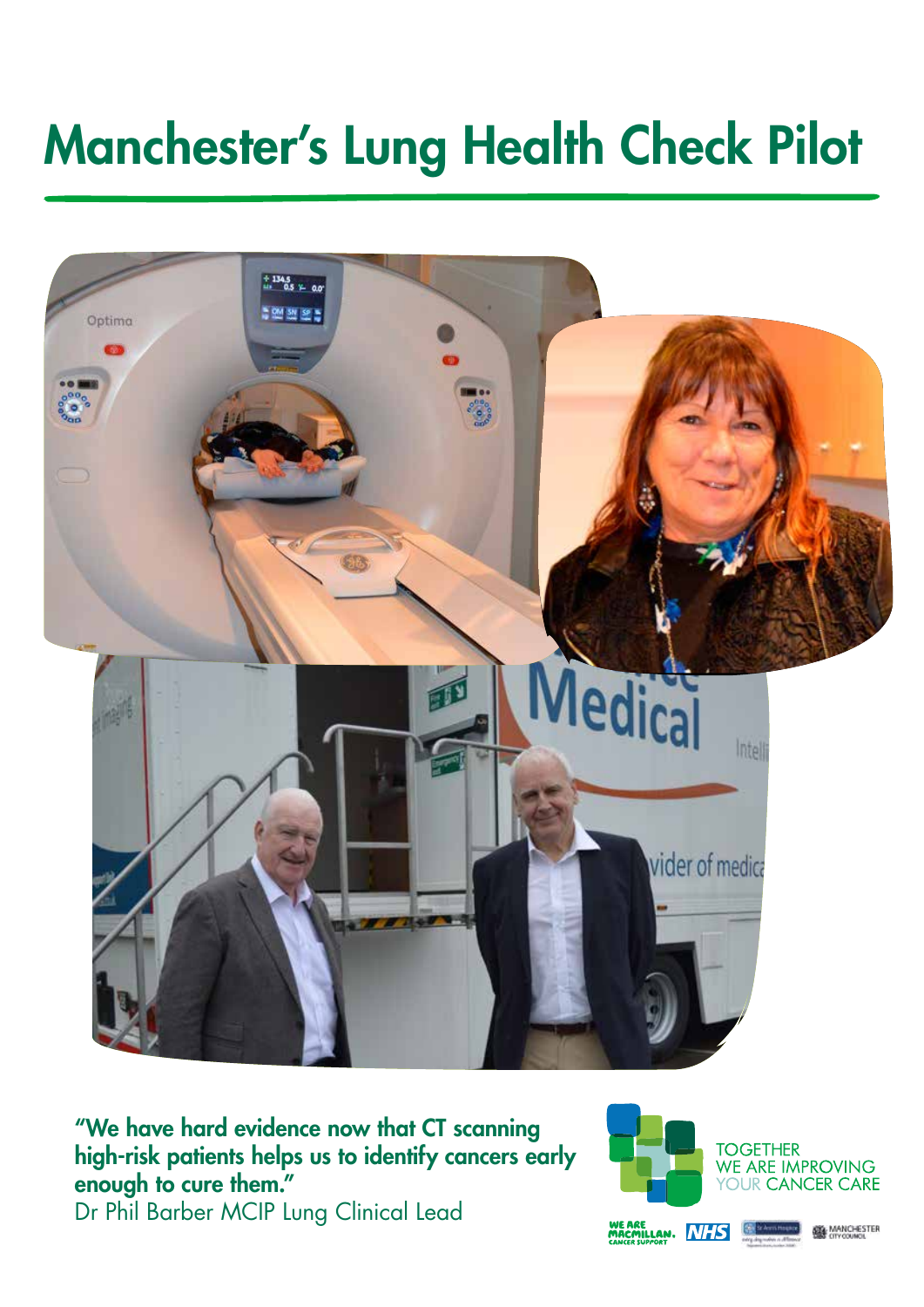### **Lung Health Checks to be rolled out across North Manchester**

### Manchester's highly successful Lung Health Check pilot is to be expanded to benefit thousands more people at high risk of lung cancer in the north of the city.

Due to the success of the Macmillan Cancer Improvement Partnership (MCIP) pilot with University Hospital of South Manchester NHS Foundation Trust, Manchester Health and Care Commissioning has agreed to provide £4 million of NHS funding to roll out the service in North Manchester, where death rates from lung cancer for under 75s are the highest in England.

Ian Williamson - Chief Accountable Officer, Manchester Health and Care Commissioning said: "We are committed to reducing the unacceptable number of deaths in North Manchester from lung cancer. We are very pleased to be in a position to take this forward and enable thousands more people in North Manchester to benefit from Lung Health Checks."

Dr Richard Booton, UHSM Lead Lung Cancer Clinician said: "This new funding means we can build on the success of the pilot Lung Health Check service and take the ground-breaking service out to many more people who are at risk from lung cancer. If we can catch lung cancer early enough we can often cure it. This service allows us to do just that."

Janet Tonge, MCIP Programme Director said: "Thousands more people will get the chance to benefit from this service and that's just great. The expansion will create a legacy of improved health care and is one MCIP's major achievements."

Lung Health Check patient, Michael Brady, who was diagnosed with stage one lung cancer after attending the LHC pilot in Harpurhey said: "They didn't hang about did they? I think it's great that they've decided to let other people have this opportunity so quickly after the results have come in. It's an absolute no-brainer." READ MICHAEL'S STORY ON PAGE 7



The Lung Health Check Pilot's first patient Paul Murphy pictured inside the mobile scanner unit at Harpurhey Shopping Centre car park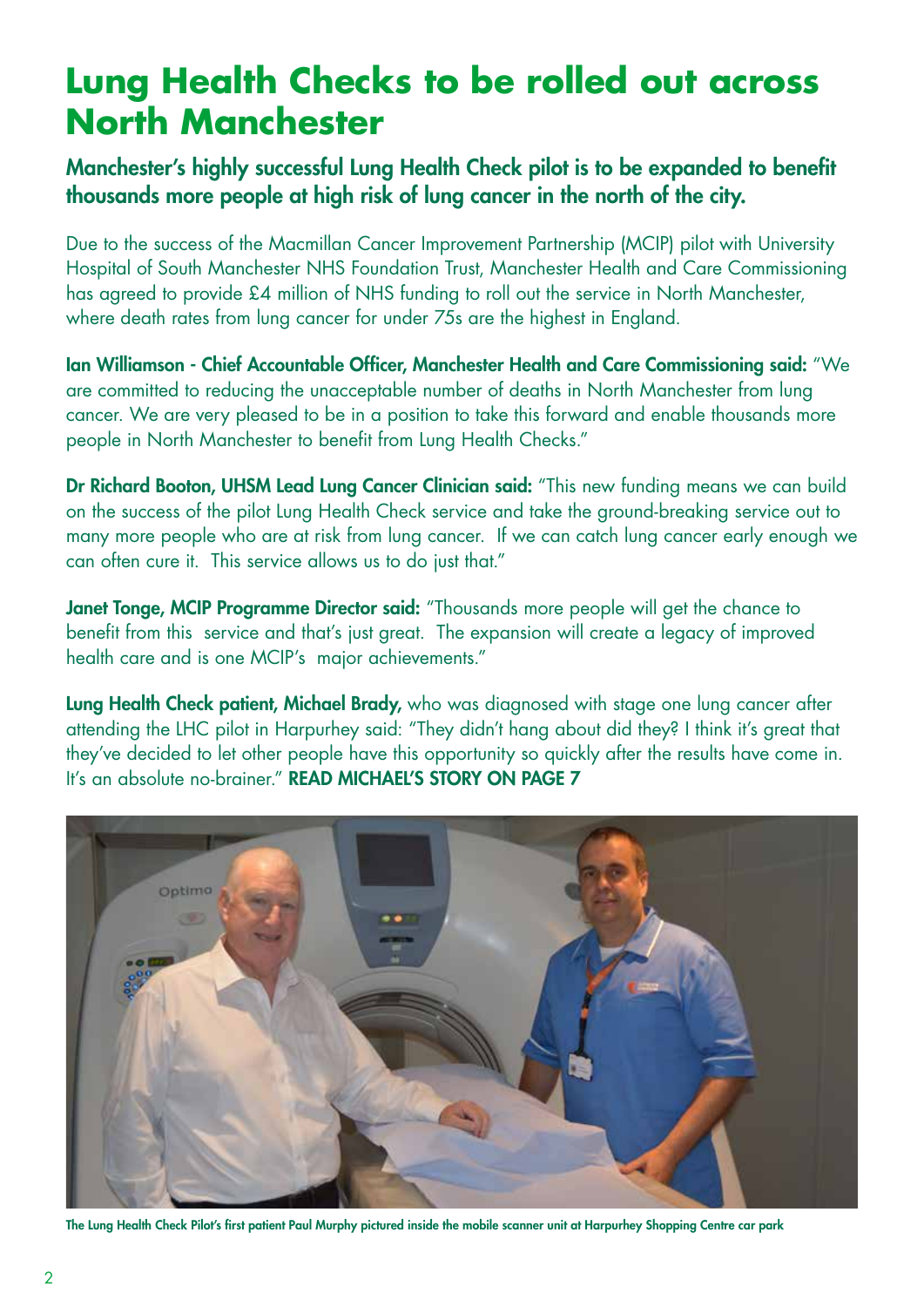## **Lung Health Check Overview**

The Macmillan Cancer Improvement Partnership in Manchester (MCIP) in collaboration with the lung cancer team at the University Hospital of South Manchester (UHSM) established a new pilot service to detect lung cancer earlier in some of Manchester's most deprived areas. The service was funded by Macmillan Cancer Support and commissioned by Manchester Clinical Commissioning Groups.

The purpose of the Lung Health Check was to find lung disease, especially lung cancer, at an earlier more treatable stage. Evidence shows that lung cancer survival rates are much higher the earlier a lung cancer is found. We also wanted to test the feasibility of running a targeted screening pilot in Manchester's deprived areas – what people would think of it and whether they would use it. This was the UK's first community-based low-dose CT lung cancer screening NHS one stop shop service.

### What we did

We contacted all those aged 55 to 74 in the 14 participating GP practices by letter, on GP letter head, and invited them to book a Lung Health Check if they were either a smoker or an ex-smoker. A leaflet came with the letter to help people decide if it was something they would like to take part in. Letters were not sent to people with a diagnosis of lung cancer within the last five years or those with a terminal illness.

The Lung Health Check was based in supermarket car parks with a one-stop shop design to make taking part as easy and convenient as possible. It was conducted by a lung specialist nurse and included discussion about symptoms, a breathing test (spirometry) and calculation of a person's individual lung cancer risk. Anyone at high risk of lung cancer was invited to have an immediate low-dose CT scan in a mobile scanner in the same shopping area car park.



Community leader and former Manchester Lord Mayor Paul Murphy with MCIP Lung Clinical Lead Dr Phil Barber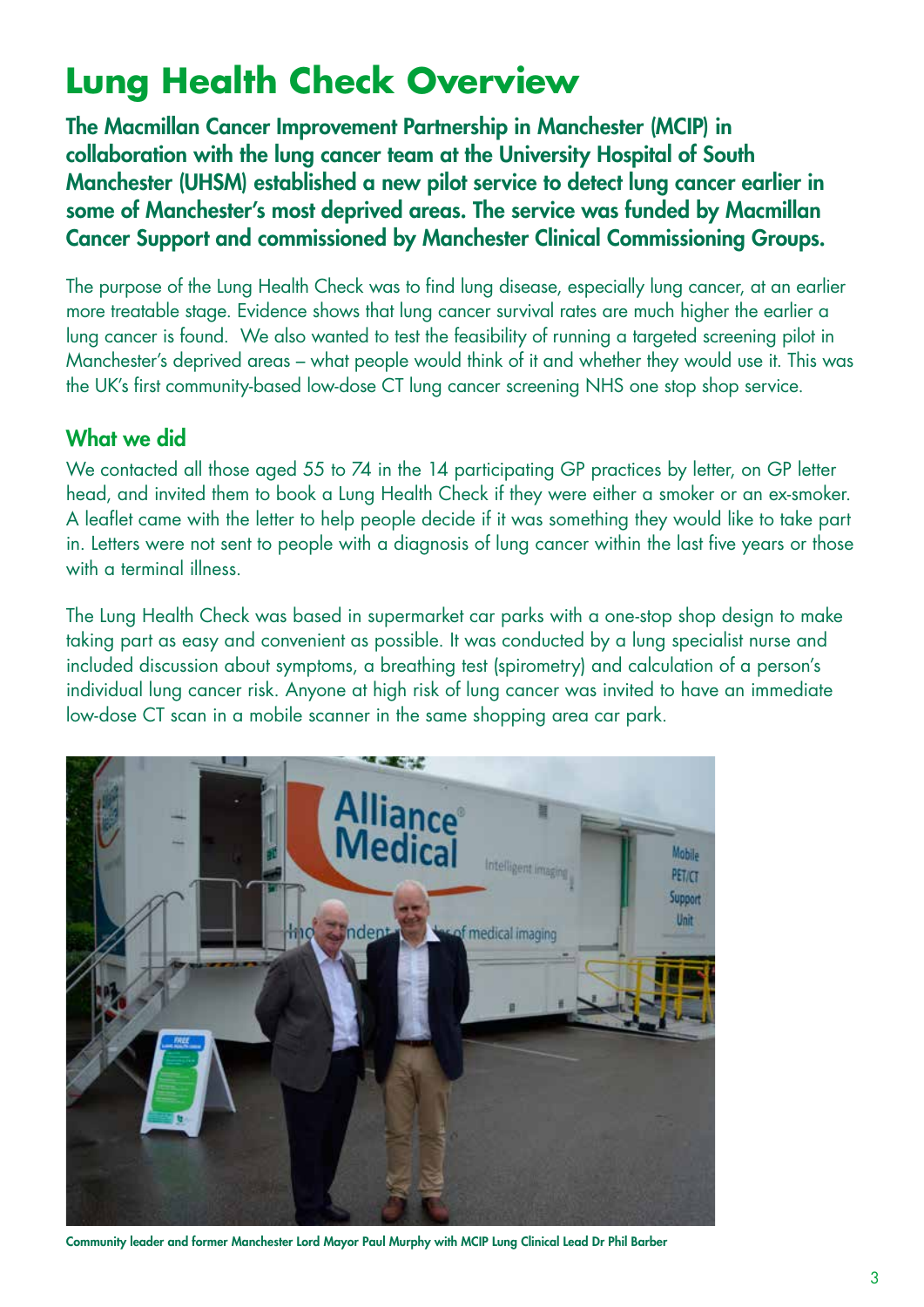Those at low risk did not require a CT scan. However, anybody with abnormal symptoms and/or an abnormal breathing test were asked to contact their GP. GPs were also notified of findings so that treatment and support could be offered.

Specialist NHS Consultants reported the CT scans usually within 14 days. Most scans were negative and required no further action. On about 1 in 10 scans a nodule was found in the lungs.

These individuals had a follow-up scan 3-months later, to check that the nodule had not grown. Where there was a finding that was worrying for lung cancer, these scans were immediately reviewed by the lung cancer team at UHSM and patients asked to attend the chest clinic.

Further tests were carried out as required and treatment offered for those where lung cancer was confirmed.

CT scans may also pick up diseases other than cancer in the lungs and heart. Any significant non-cancer finding was flagged by the screening team and the result forwarded to the GP with guidance for follow-up. All those scanned in the first round were invited for a second scan 12 months after their first.

### Why did we do it?

Too many people in Manchester are dying from lung cancer and there are high levels of other lung problems such as COPD. Most lung cancers are diagnosed at a late stage when survival is poor. Manchester has some of the highest rates of smoking in the country, which is a major factor in poor lung health especially in large sections of the city's deprived communities.

Lung cancer is the most common cause of death in Manchester in people under the age of 75. The combination of high levels of smoking and older age groups results in North and South Manchester having the highest rates of lung cancer in the country. Indeed the number of deaths in the under 75 age group caused by lung cancer is greater than all other cancers combined.

The pilot was based on results of the National Lung Screening Trial (NLST) in the United States. This is the world's largest lung cancer screening trial. It showed a 20% reduction in lung cancer deaths and a 6.7% reduction in deaths from any cause by scanning people at risk of lung cancer each year.

Based on the results of this trial the US Preventative Services Task Force recommends screening for high risk individuals aged 55-80.

The UK Lung Screening Trial (UKLS) also showed screening finds lung cancer at an early stage, with curative surgery offered to more than 80%.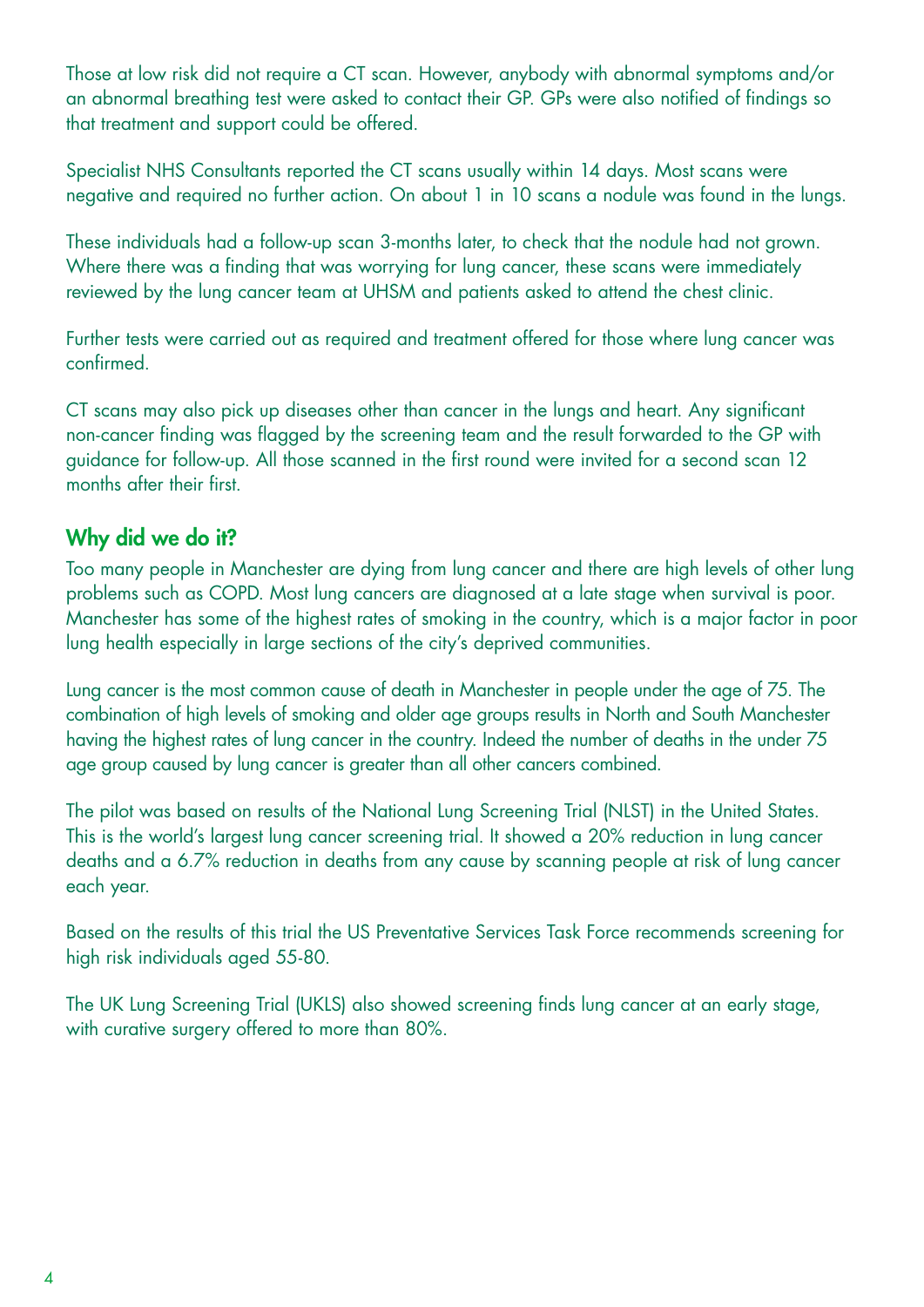### Who attended?

The demand was higher than we had anticipated, indeed the bookings-service was so inundated with calls that they needed to open more phone lines. The service also needed to expand the number of appointments. More than 2,500 individuals came for a Lung Health Check, an equal number were men and women. A third were current smokers and most were from very deprived areas. Of those attending the Lung Health Check, just over half had a risk level that qualified them for a CT scan.

### What did we find?

We found 46 lung cancers affecting 42 patients. That's more than one lung cancer for every scanning day. Almost 8 out of 10 cancers were early stage and only 1 in 10 had advanced lung cancer (stage 4). Potentially curative treatment was offered to 9 out every 10 people with lung cancer. This is a marked difference to lung cancer diagnosed outside of screening where half of patients have advanced disease and therefore do not have a curative treatment option at the time of diagnosis.

These results show we have met our ambition of finding cancer at a much earlier stage which can be treated curatively. We have also shown that many people in Manchester wanted to take advantage of the service. The level of lung cancer we found is higher than any of the large international trials. The Lung Health Check also detected a large number of people with suspected Chronic Obstructive Pulmonary Disease or COPD and other lung conditions who had not been previously diagnosed. This means more people can be given treatment and advice to manage previously undiagnosed disease which is better for their health and less costly for the NHS.

The graph below shows the difference in the stage at which lung cancer is normally diagnosed compared to the stage at which it was found in participants of the pilot, who had not reported symptoms. It's because we found most cancers so early that we were able to offer most people potentially curative treatment.



### **Lung cancer: stage shift**

Lung cancer stage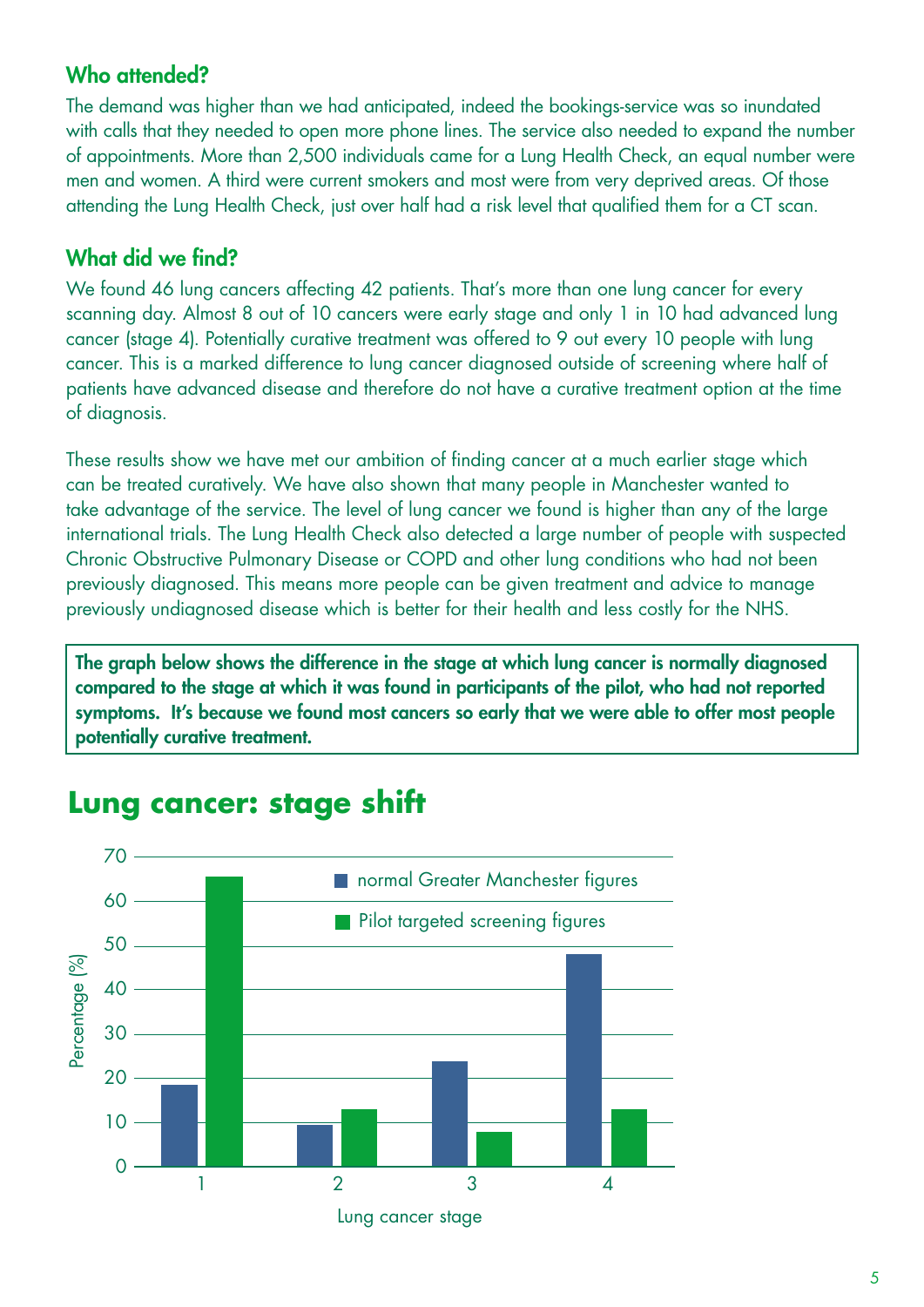### What did people think of the service?

People having their lungs checked were asked what they thought of the service. 99% thought the care and treatment, waiting time, location and communication was either excellent or good. Nearly all said they would recommend the service to friends or family.



9 out of 10 diagnosed patients were offered curative treatment

What our Lung Health Check patients said... *"I'd recommend it anytime, it's so convenient, I think something like this where it takes five or ten minutes of your time and you're offered the appointment, just go."* 

*"It's not good news but at least I know now…I still think [the Lung Health Check] is a good thing."*



Elaine Walker Lung Health Check patient with Dr Richard Booton

#### What next?

The results of the pilot are being considered carefully by Manchester and Greater Manchester Health Care commissioners to consider if future funding can be offered to expand this work further. Manchester Health and Care Commissioning has decided to commit £4 million to fund Lung Health Checks in North Manchester.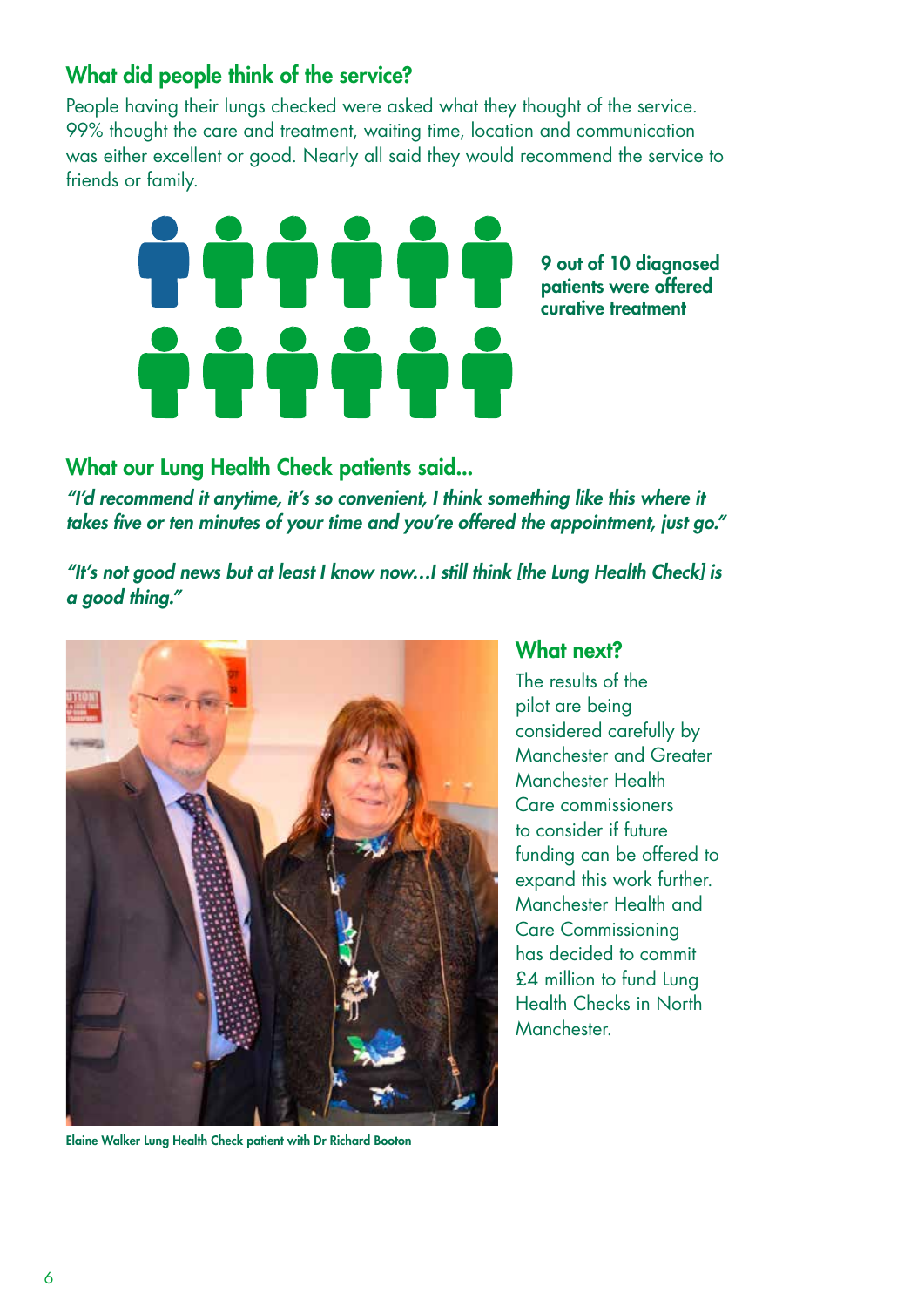## **Michael Brady – Lung Health Check Patient**

Michael Brady, aged 64 is a retired factory operative from Harpurhey.

He was diagnosed early with lung cancer after attending a Lung Health Check at a mobile CT Scanner unit parked at his local shopping precinct.



Michael Brady outside his flat in Harpurhey

Michael was already being treated for COPD and had regular x-rays to monitor his condition. He was invited to attend the Lung Health Check as he was aged between 55 and 74, had previously smoked and was registered with a participating GP practice.

"I was scanned on the Tuesday there and then at Harpurhey Precinct and then I was sent a hospital appointment and attended that within a week of my Lung Health Check.

"The doctor told me that they'd found a cancer in one of my lungs that was about the size of a pea. He said that it could be got rid of by radiation therapy and that I wasn't to worry.

"I know I've got cancer and it is scary, but I'd rather know. I know what I'm dealing with and I'd rather know now than in a few months or years time when it will be too late.

"I honestly feel as though this Lung Health Check has saved my life."

Michael has undergone radiation treatment at The Christie NHS Foundation Trust, Manchester.

Watch Michael's story here: https://www.youtube.com/watch?v=pqTCT3aGTJs

### **Hospital Clinical Team**



Dr Phil Crosbie and Dr Phil Barber present the pilot at MCIP's Tackling Cancer Care in Manchester event in February 2017

The Manchester Lung Health Check was designed via MCIP and run by the lung cancer team at the University Hospital of South Manchester.

Dr Phil Barber is the Clinical Lead for the MCIP Lung Cancer Programme and Dr Phil Crosbie is the Early Detection theme lead for the Cancer Research UK Lung Cancer Centre of Excellence. Dr Richard Booton is UHSM Lead Lung Cancer Clinician & Clinical Lead for the Greater Manchester Lung Cancer Screening Service. Dr Haval Balata is the UHSM Clinical Research Fellow for the Manchester Lung Health Check Pilot. Radiologists and their teams from across the region were instrumental to the pilot's success.

### **GPs' Input Crucial to Success**

Fourteen GP practices in three clusters based around Harpurhey, Gorton and Wythenshawe took part in the Lung Health Check Pilot.

Like the vast majority of Manchester GPs they had been highly engaged with MCIP from as early as 2013 and have worked with MCIP to increase early diagnosis rates and raise standards in cancer care and treatment.

The pilot practices played a pivotal role in communicating and engaging with patients. Without this GP input in tandem with a concentrated community engagement strategy, people would not have used the service to the extent that they did.

Denis Colligan, Macmillan GP, North Manchester CCG said: "My practice in North Manchester was signed up to the pilot. We had clear information beforehand about what was involved, and the disruption was minimal.

"Once the pilot started, the feedback from patients was very positive. The results have generated some extra work for us, but we can see the benefits in patients who have had an early diagnosis of lung cancer and subsequent treatment that has every chance of being curative."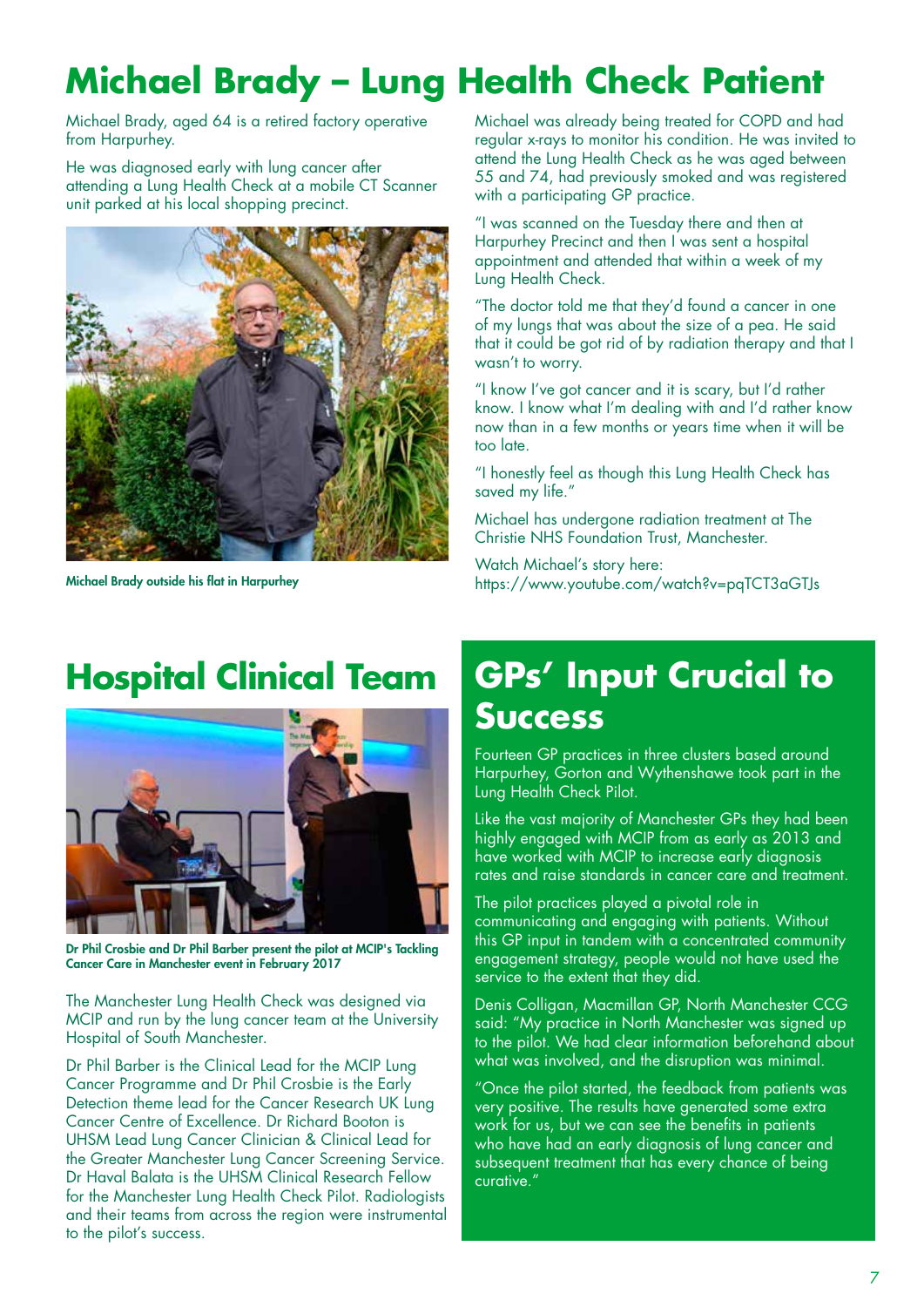## **How We Engaged With Local People**

Local community engagement was used to publicise the pilot service in areas around the one-stop shop locations including local shops as well as GP waiting rooms.

This was undertaken by the Manchester Health and Care Commissioning (MHCC) Communications and Engagement team, Manchester City Council Public Health, Macmillan Cancer Support and BHA for Equality.

MCIP User Involvement volunteers also played an active role in designing and publicising the service.

The Macmillan Cancer Support bus was used as a focal point for conversations and at community events.

GP practice staff also actively talked to their patients encouraging attendance and answering questions about the service. For find

out more about how we worked with patients and carers go to: https://tinyurl.com/m6ffe43



MCIP User Involvement Volunteer Mike Thorpe mans the information stall outside ASDA Harpurhey



The Macmillan Information and Support Service bus staff joined forces with the CCG's engagement team and Manchester City Council Libraries Macmillan Information and Support staff to publicise the pilot by Gorton's Tesco

Community radio station, North Manchester FM broadcast information and interviews on the pilot

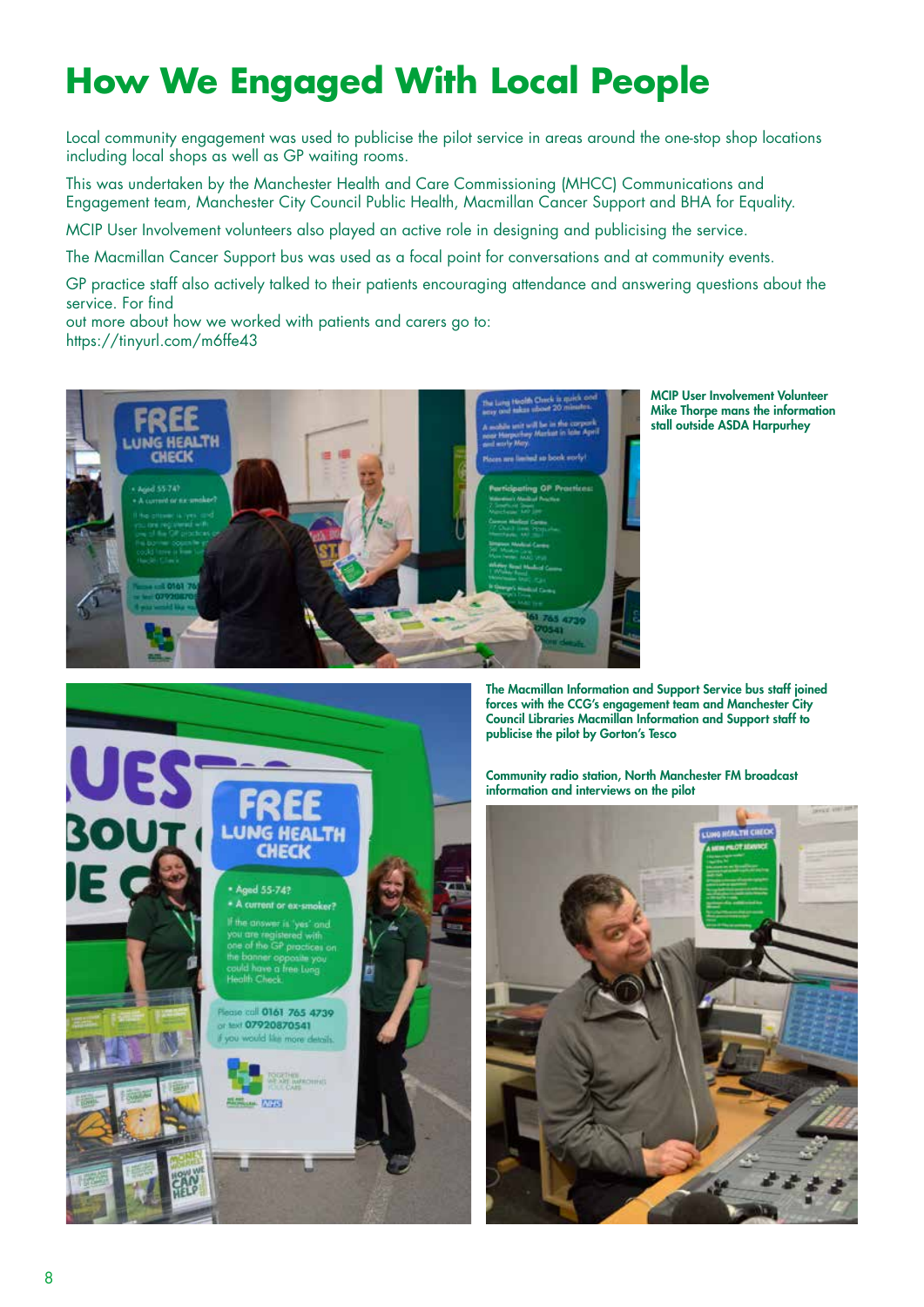## **Making TV And Press Headlines**

In November 2016 BBC News decided to cover the Manchester Lung Health Check pilot as an example of an innovative approach to reducing cancer death rates in deprived areas.

BBC Health Correspondent Dominic Hughes and his crew spent a day with the Lung Health Check team while they were based in the car park of Wythenshawe Forum.

The coverage was seen by more than 6 million BBC Breakfast viewers and throughout the day on the BBC News Channel and BBC News Online.

Read Dominic Hughes story here: http://www.bbc.co.uk/news/health-37923708

In mid-March 2017 we released the top line findings from UHSM's data.

This led to wide-scale coverage across national newspapers and interviews with Dr Phil Barber and Dr Matt Evison on BBC Breakfast TV; 5 Live; Radio Wales and Radio London.

**BBG** O Sprin

England Regions Manchester

**NEWS** 

A

News Sport Weider (Flayer TV Rad

Read an example of the coverage here: http://www.bbc.co.uk/news/uk-england-manchester-39272124 - BBC News



BBC Health Correspondent Dominic Hughes films outside the mobile scanner at Wythenshawe Forum

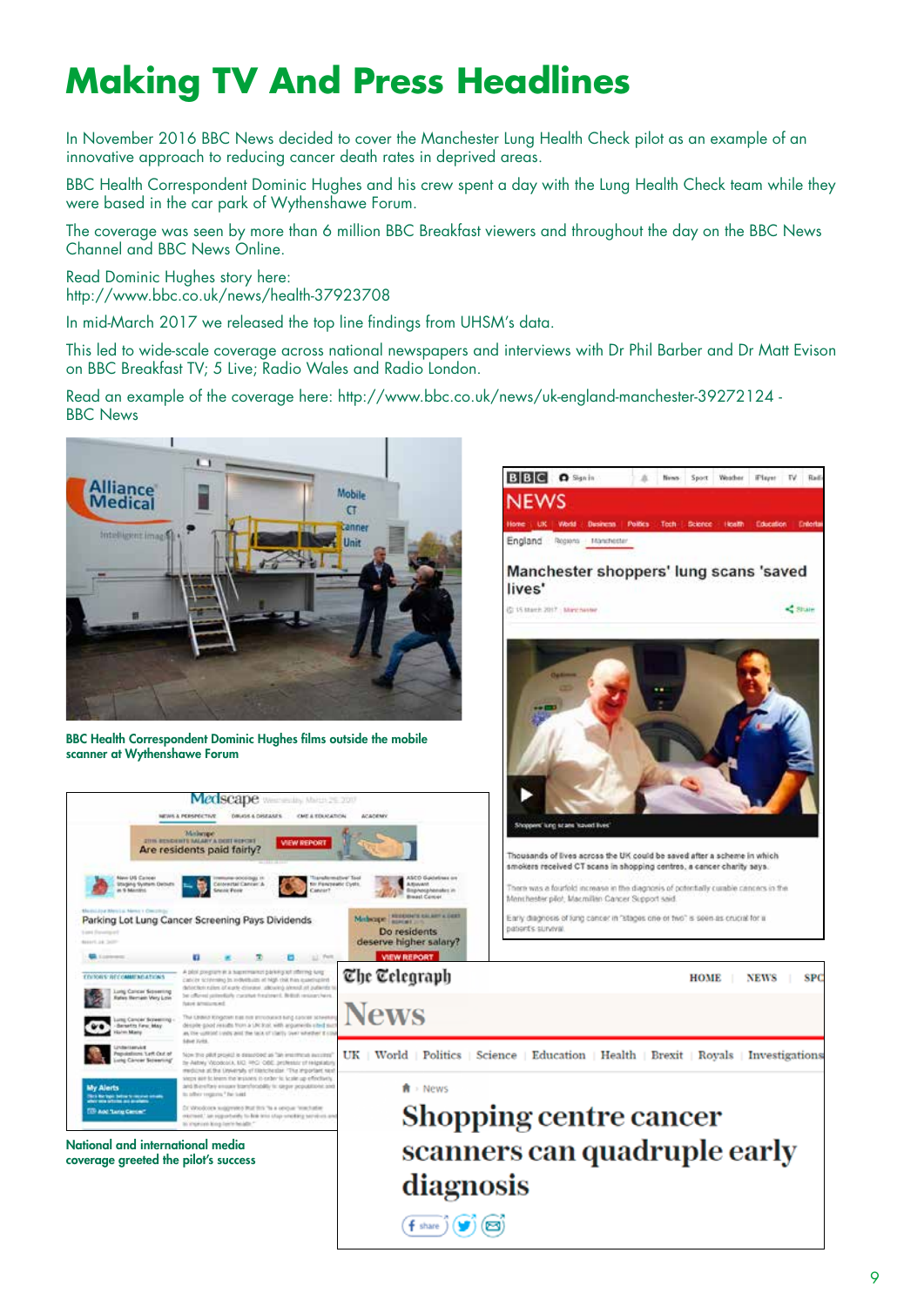### **Engagement Materials Key to Pilot Success**



A range of printed materials were produced as part of the community engagement process to raise awareness that the pilot was about to begin.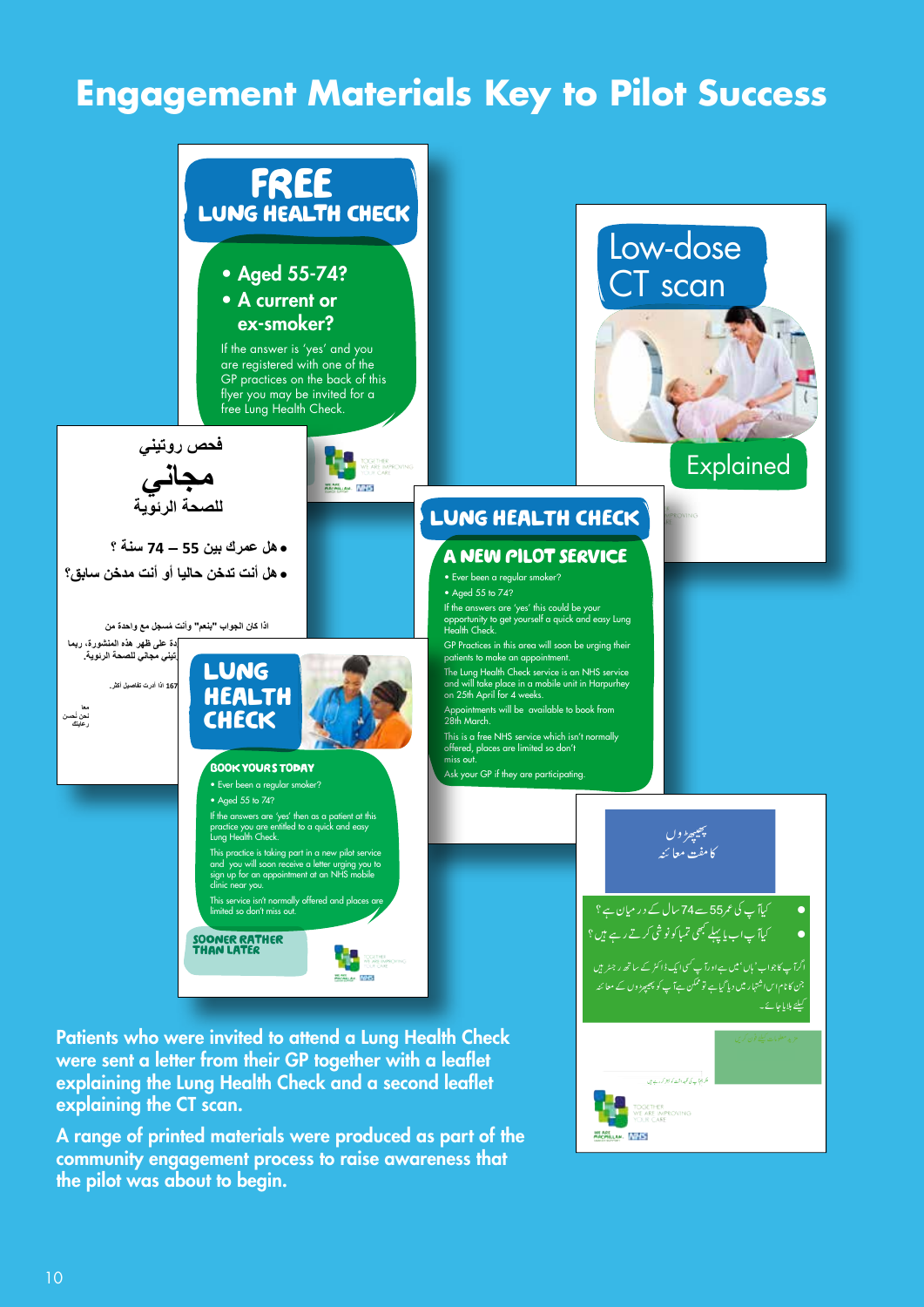### **Results Draw Plaudits From Across Manchester And Beyond**



Dr Phil Barber, Consultant Respiratory Physician to the University Hospital of South Manchester and MCIP Clinical Lung Lead

"It is often assumed that people living in more deprived areas like those chosen for this pilot do

not usually take up screening opportunities but we have demonstrated that this is not the case, and that many people are keen to attend.

 "We have hard evidence now that CT scanning high-risk patients helps us to identify cancers early enough to cure them, and we have also picked up many patients with other lung conditions at a much earlier stage than would otherwise have been possible.

''This is a landmark day for the respiratory health of Manchester people."



#### Michael Brady - Lung Health Check patient who was diagnosed with stage one lung cancer after attending his appointment

"I thought it was marvellous that we were being offered a Lung Health Check. As soon as I got my letter I called to make an appointment. It's

not every day that a CT scanner pulls up in your local car park. I'd have been mad not to take the opportunity.

"I'm having treatment now and I feel incredibly lucky that my lung cancer has been found at such an early and treatable stage."

Watch Michael's film here: https://www.youtube.com/watch?v=pqTCT3aGTJs



#### Lynda Thomas, Chief Executive, Macmillan Cancer Support

"Our Manchester pilot has achieved extraordinary success in diagnosing lung cancer at an early curative stage.

"Lung cancer is the most common cause of cancer death in the UK,

claiming the lives of more than 35,000 people a year. Yet thousands of lives could be saved if early diagnosis screening of lung disease could be taken forward.

"The Macmillan Cancer Improvement Partnership in Manchester has found an approach that encourages people at high risk of lung disease to attend and undergo a highly effective diagnostic low-dose CT scan in a mobile unit in their own neighbourhood.

"People at high risk, often living in our most deprived areas, should be given this proven opportunity to improve their chances of surviving lung cancer and other lung diseases."

#### Ian Williamson - Chief Accountable Officer,



### Manchester Health and Care Commissioning

"From the outset we knew we had to do everything possible to help to reduce the number of deaths in Manchester from lung cancer.

"The lung health checks don't just only help with this vital work,

but they have also picked up signs of other breathing conditions like chronic obstructive pulmonary disease (COPD), where again, early detection is much better for patients."



#### Denis Colligan, Macmillan GP, North Manchester Clinical Commissioning Group

"The engagement of Manchester's GPs in this pilot has been pivotal to its success.

"GPs in Manchester are determined to change the outcomes of our

patients. We have been working together with MCIP for the past three years to ensure that we could deliver this pilot successfully.

"My own practice in North Manchester was signed up to the pilot. We had clear information beforehand about was involved.

"Once the pilot started, the feedback from patients was very positive. The results have generated some extra work for us, but we can see the benefits in patients who have had an early diagnosis of lung cancer and subsequent treatment that has every chance of being curative."



#### Janet Tonge, MCIP Programme **Director**

"When we started work on the lung health checks we didn't know if local people would want to use them or what they would find. So when cancers were found in the first few days of scanning it was

an emotional moment for the MCIP team knowing we had enabled this ground-breaking service to happen. "That's why I'm proud of having led the development of the lung check programme through the Macmillan Cancer Improvement Partnership."